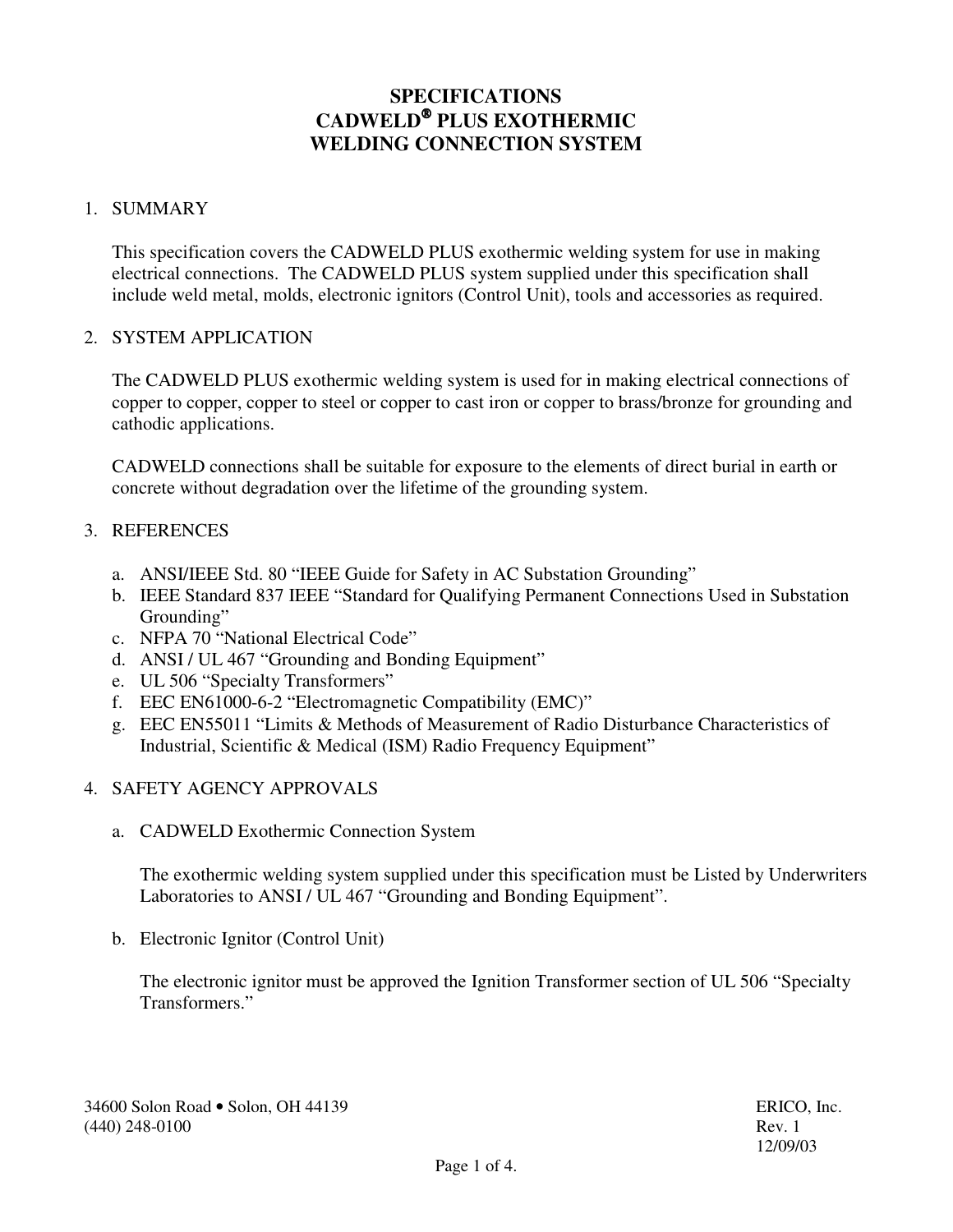### 5. INDEPENDENT TESTING

a. CADWELD Exothermic Connection System

The CADWELD PLUS exothermic welding system furnished under this specification shall meet the applicable requirements of IEEE Std. 80 and IEEE Std. 837. Independent test data showing conformance to shall be readily available.

b. Electronic Ignitor (Control Unit)

The electronic ignitor must meet applicable requirements for electromagnetic compatibility. An independent test report including results of radiated emission, electrostatic discharge and radiated immunity shall be readily available.

#### 6. MATERIAL

a. Molds

Molds shall be made from a synthetic graphite material capable of withstanding high temperatures that are capable of providing an average life of not less than fifty (50) separate exothermic welds.

b. Weld Metal

Weld metal used for grounding connections shall contain copper oxide, aluminum and not less than 3% tin as the wetting agent.

Weld metal used for cathodic connections shall not contain tin, but shall contain vanadium.

#### 7. ELECTRONIC IGNITOR

a. Physical

The electronic ignitor case shall be constructed with a UL 94V0 rated PC/ABS alloy with a durable polycarbonate overlay to protect the LED and switch. The pushbutton shall be a membrane momentary switch with tactile feel. The LED indicator shall be a high intensity for viewing in sunlight

The leads shall be field replaceable, 18 AWG, 142-strand CU duplex, individually insulated with PVC and fiberglass braid with high temperature silicon outer jacket.

b. Environmental

The operating temperature of the electronic ignitor shall be  $0^{\circ}$ F to  $120^{\circ}$ F (-17.8°C to 48.9°C) and the storage temperature shall be -40°F to 160°F (-40°C to 71.1°C).

34600 Solon Road • Solon, OH 44139 ERICO, Inc. (440) 248-0100 Rev. 1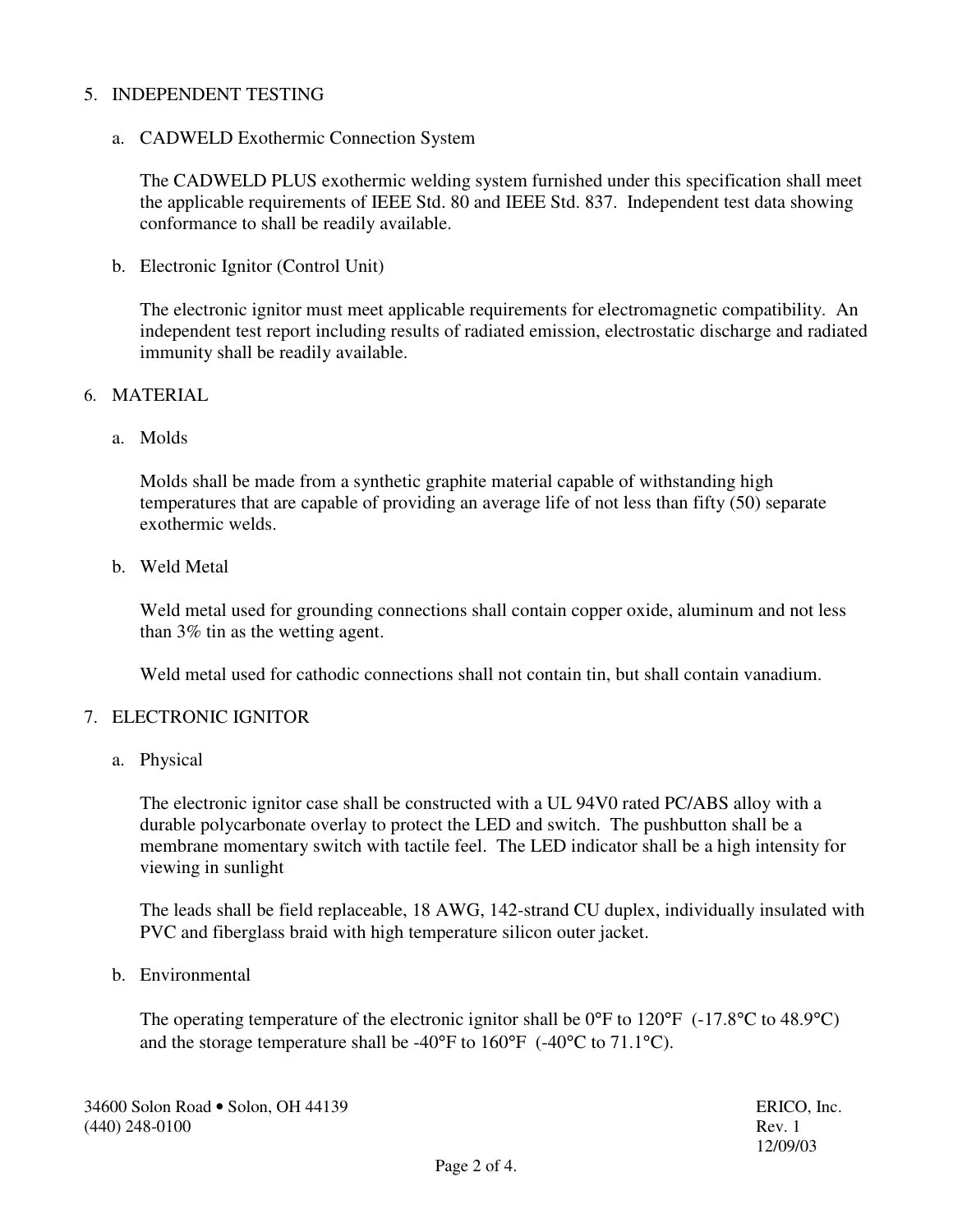The electronic ignitor shall be designed to survive a 3 feet drop to concrete and shall be water resistant due to submersion in 1" of water for 15 seconds.

c. Operating Characteristics

The unit shall be supplied with eight (8) AA alkaline cells and capable of delivering a minimum of 600 charge cycles on one set of batteries. The unit shall have reverse voltage protection and when stored for 5 years at room temperature with new batteries installed, shall retain at least 50% of the maximum number of shots.

The unit shall have a charge time of 5 seconds nominal, 7 seconds maximum on a new set of batteries. At end of battery life, the unit will have a charge time of 15 seconds maximum.

The unit shall be supplied with an over-voltage safety shutdown feature. If an over-voltage is detected, an internal circuit will latch and disable the pushbutton ON-switch, enabling internal self-discharge, and preventing further use. Removing and replacing the batteries will reset this latch circuit.

d. Pushbutton Operation

The pushbutton life shall be 100k cycles minimum. The unit will charge so long as user continues to hold pushbutton down, should user release pushbutton at any time before external discharge, unit will begin self discharge. Should user again press pushbutton, unit will resume charging, so long as unit is not at full charge.

Upon reaching charge voltage, unit will dwell for 1 second  $+/-10\%$ , so long as user continues to hold pushbutton down continuously.

At the end of the dwell time, so long as user continues to hold pushbutton down continuously, unit will trigger an internal self-discharge.

Following an external discharge, user must release the pushbutton for at least 1 second before the unit will begin another charge cycle.

### 8. IDENTIFICATION

a. Molds

Graphite molds shall bear permanent marking indicating the name of the manufacturer, the mold part number, the type and size of welding mixture compatible with the welding process and the size of the cable or bus connection. Instructions detailing general safety information, connection preparation and welding procedures shall be provided with each mold.

b. Weld Metal

Weld metal packages shall be color coded for easy identification and the weld metal manufacturing lot number shall be laser printed with permanent ink.

34600 Solon Road • Solon, OH 44139 ERICO, Inc. (440) 248-0100 Rev. 1

12/09/03